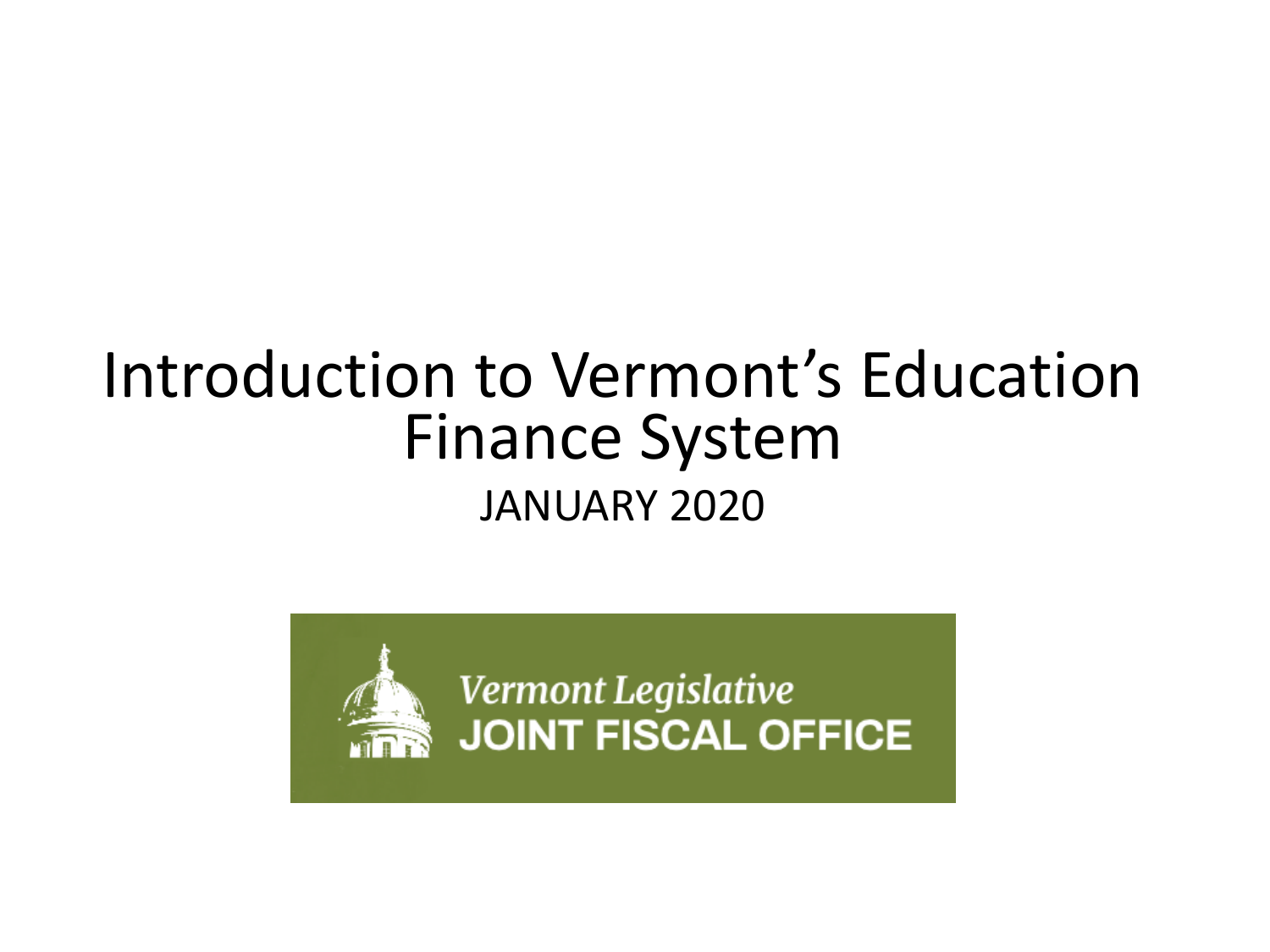#### **OVERVIEW**

In this presentation we are going to go over the following components of Education Finance in Vermont:

- 1. Review property tax timelines
- 2. The Education Fund Outlook and revenues available to support education expenditures
- 3. Key education terminology and how homestead property taxes are calculated
- 4. An introduction to the property tax credit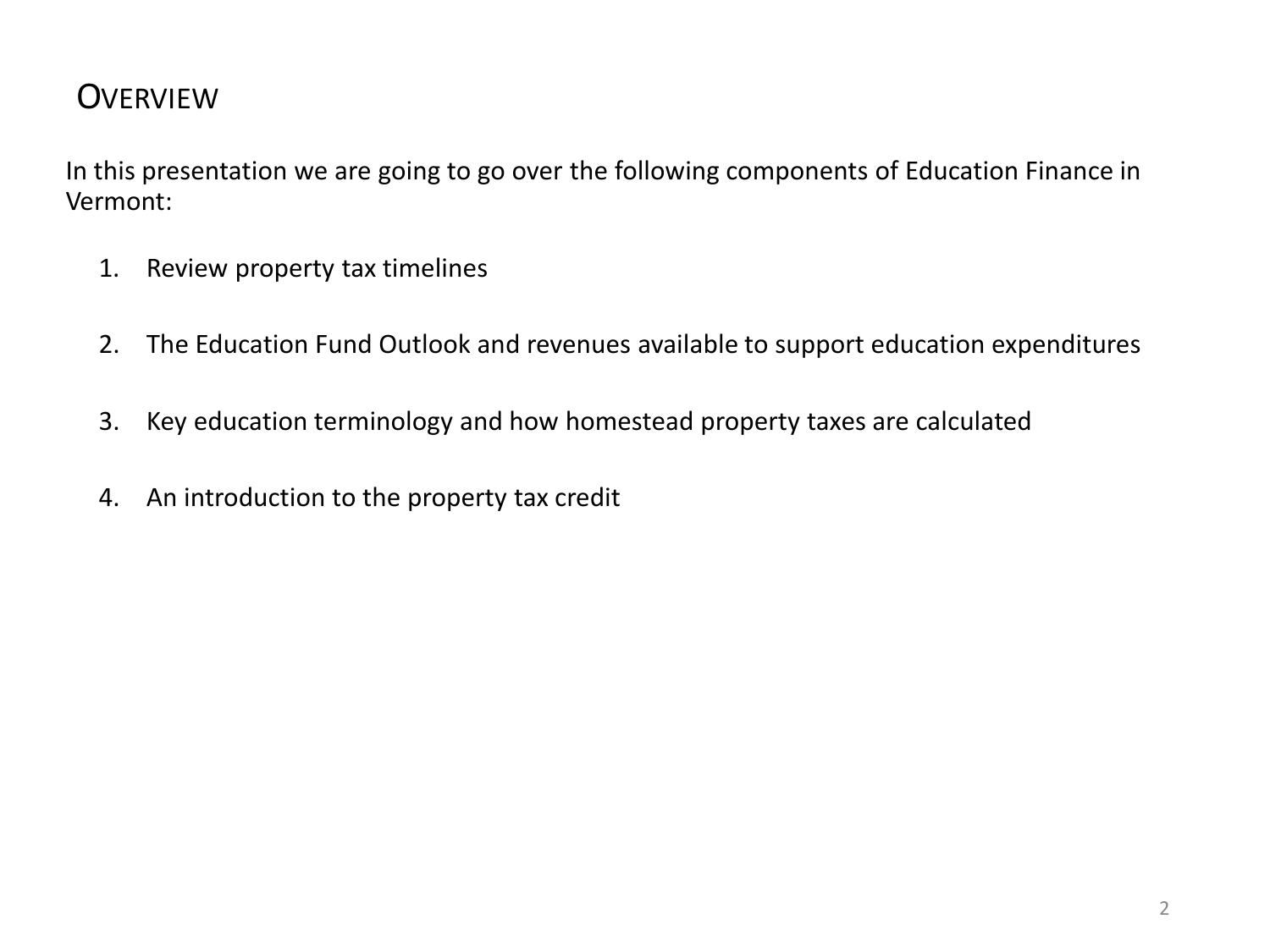## EDUCATION FINANCE TIMELINE

- 1. On or before December 1st, the Tax Commissioner projects education tax rates for the next fiscal year.
- 2. School boards develop budgets and submit them to voters for their approval in March at town meeting or by Australian Ballot.
- 3. The Legislature sets the yields and base education tax rates at the level necessary to fund voter-approved school budgets before adjournment.
- 4. The Tax Department sets spending-adjusted homestead tax rate for each town on or before June 30<sup>th</sup>.
- 5. Towns send tax bills to property owners on local schedules (typically in the late summer and early fall).
- 6. School districts receive payments from the Education Fund to fund the approved budgeted operations.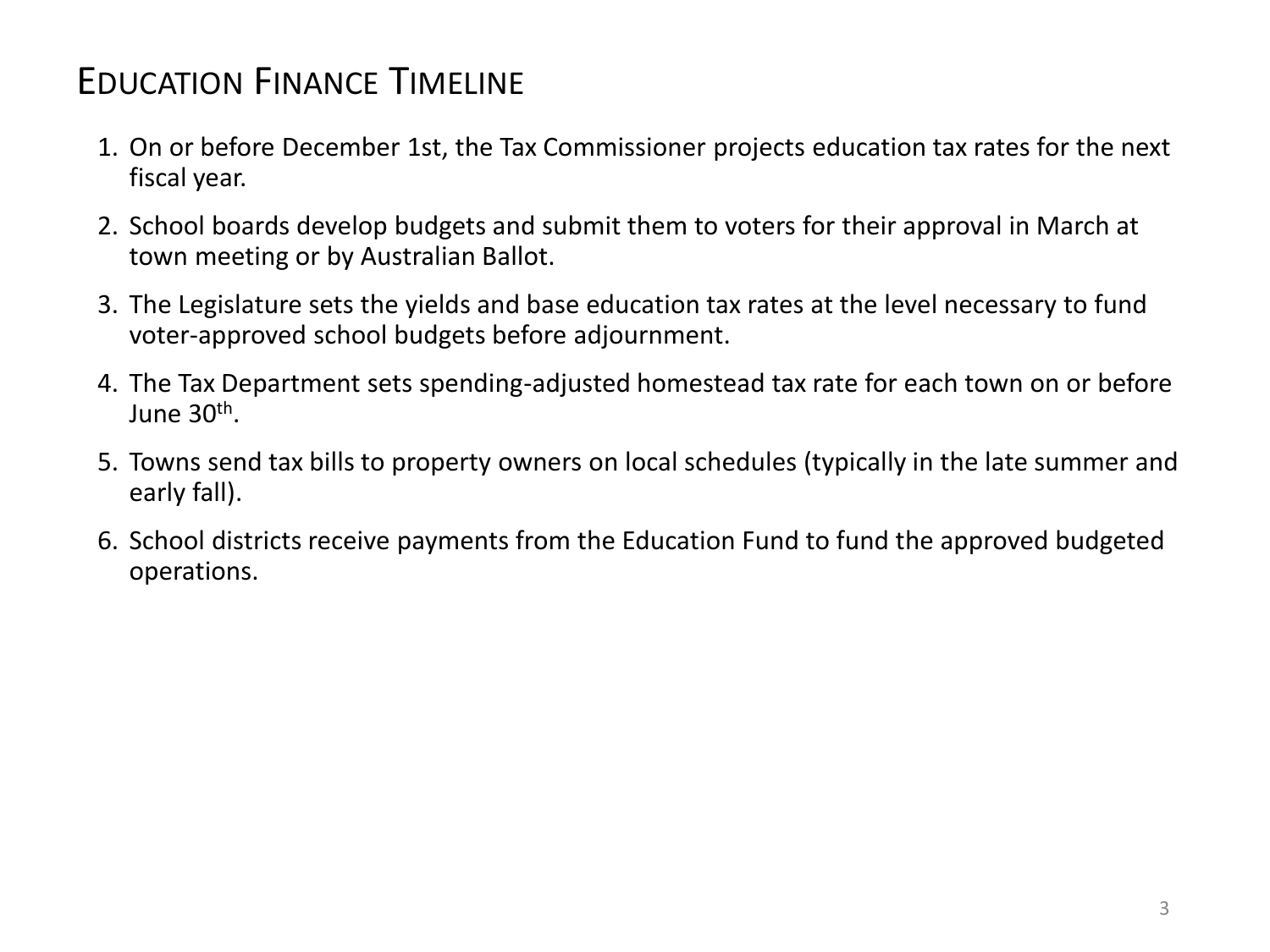### THE EDUCATION FUND OUTLOOK

The Education Fund Outlook allows legislators to:

- Determine the amount of revenue that must be raised through education taxes
- Set yields/base education tax rates
- Evaluate education finance policy changes

The following questions, addressed in the next four slides, provide a broad overview of the

information included in the Outlook:

- What are the sources of FF revenue?
- How are these revenues used?

The numerical values in the following slides represent FY2019 funding.

*The Education Fund Outlook is not a fund statement: uses are appropriations rather than actual expenditures and does not include unused appropriations that are designated by the Administration for continuing appropriation.*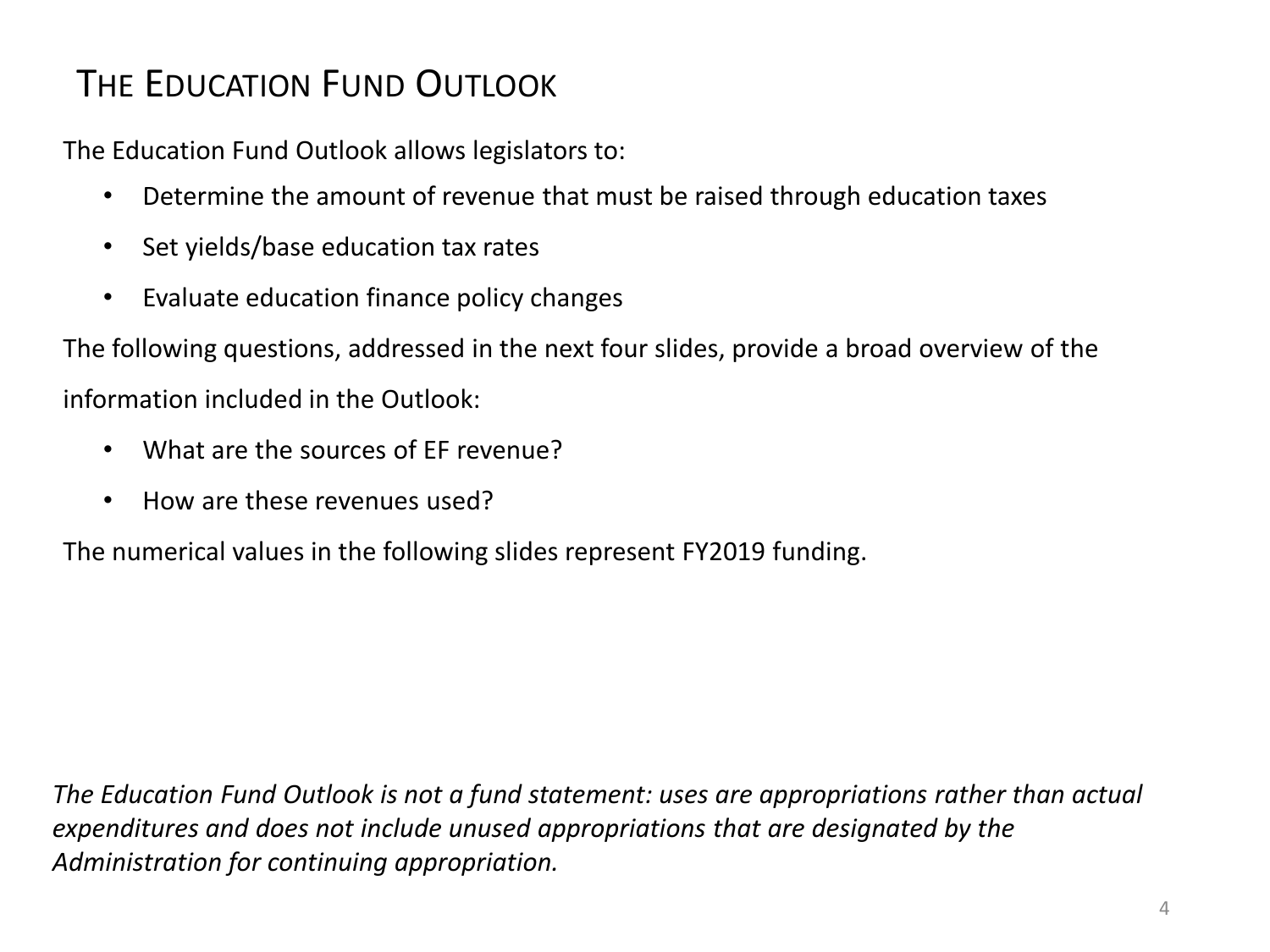#### THE EDUCATION FUND OUTLOOK

| (millions of dollars) |                                             | <b>FY2019</b> | <b>FY2020</b> |  |  |  |
|-----------------------|---------------------------------------------|---------------|---------------|--|--|--|
|                       |                                             | <b>Actual</b> | <b>Actual</b> |  |  |  |
| a                     | Average Homestead Property Tax Rate         | \$1.499       | \$1.510       |  |  |  |
| b                     | Average Tax Rate on Household Income        | 2.48%         | 2.47%         |  |  |  |
| C                     | Uniform Non-Homestead Property Tax Rate     | \$1.580       | \$1.594       |  |  |  |
| d                     | Property Yield Per Equalized Pupil          | \$10,220      | \$10,648      |  |  |  |
| e                     | Income Yield Per Equalized Pupil            | \$12,380      | \$13,081      |  |  |  |
| f                     | <b>Equalized Pupil Count</b>                | 88,359        | 87,839        |  |  |  |
| <b>Sources</b>        |                                             |               |               |  |  |  |
| 1a                    | <b>Homestead Education Property Tax</b>     | 594.9         | 609.5         |  |  |  |
| 1b                    | <b>Property Tax Credit</b>                  | (165.9)       | (165.8)       |  |  |  |
| 3                     | Non-Homestead Education Property Tax        | 676.7         | 700.3         |  |  |  |
| 4                     | Sales & Use Tax                             | 412.5         | 432.5         |  |  |  |
| 5                     | Purchase & Use Tax - one-third of total     | 37.3          | 35.1          |  |  |  |
| 6                     | Meals & Rooms Tax - one-quarter of total    | 45.5          | 40.9          |  |  |  |
| 7                     | <b>Lottery Transfer</b>                     | 29.5          | 26.8          |  |  |  |
| 8                     | <b>Medicaid Transfer</b>                    | 11.3          | 10.6          |  |  |  |
| 9                     | Other Sources (Wind & Solar, Fund Interest) | 3.4           | 5.1           |  |  |  |
| 10                    | <b>Total Sources</b>                        | 1,645.0       | 1,695.0       |  |  |  |
| <b>Appropriations</b> |                                             |               |               |  |  |  |
| 11                    | <b>Education Payment</b>                    | 1,372.9       | 1,428.8       |  |  |  |
| 12                    | <b>Special Education Aid</b>                | 198.5         | 213.0         |  |  |  |

| <b>State-Placed Students</b> |  |  |
|------------------------------|--|--|
|                              |  |  |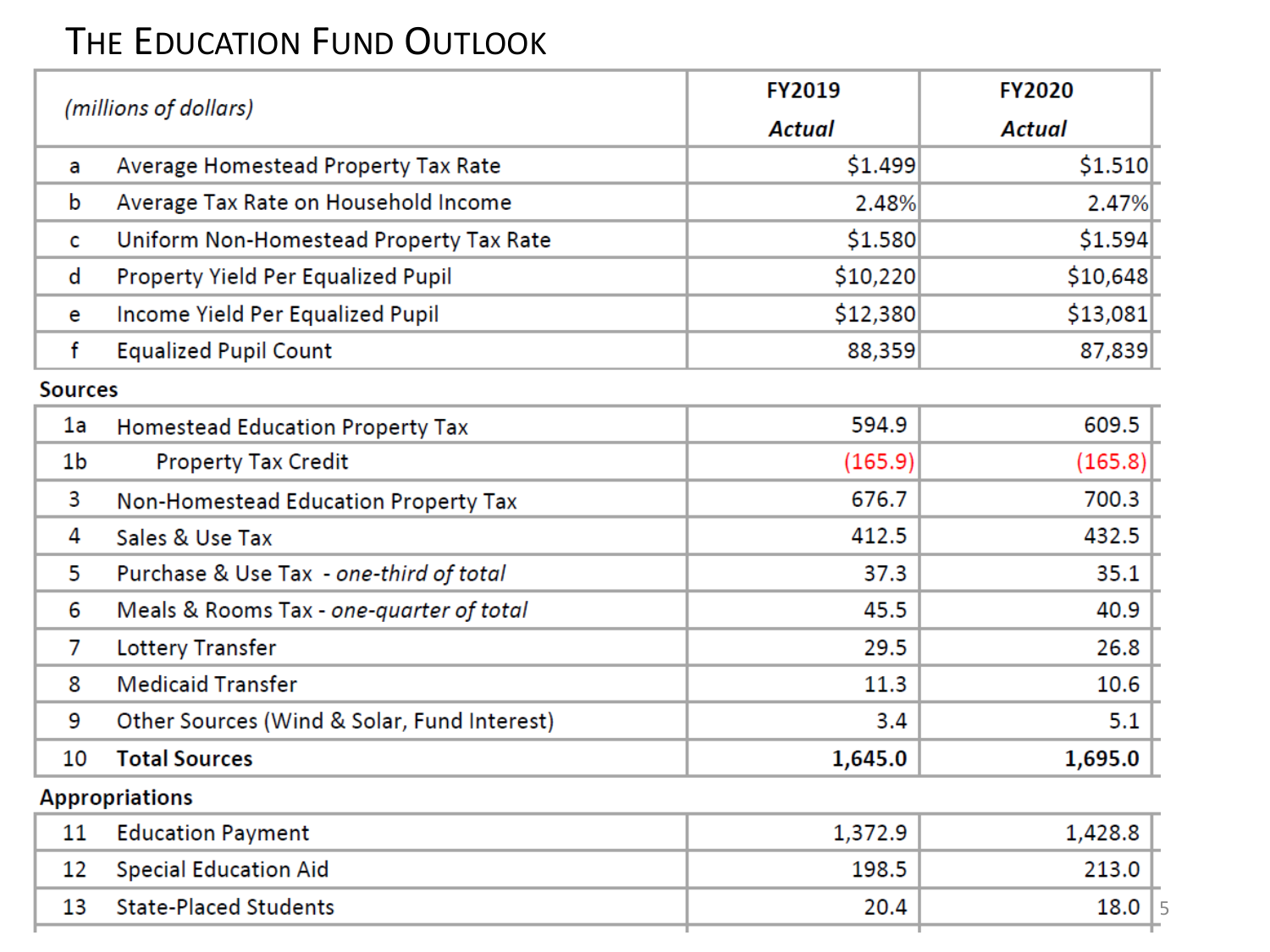# EDUCATION FUND SOURCES

Two-thirds of total recurring sources are raised on the education property tax.



*The net homestead property tax is the gross homestead property tax less the property tax credit.*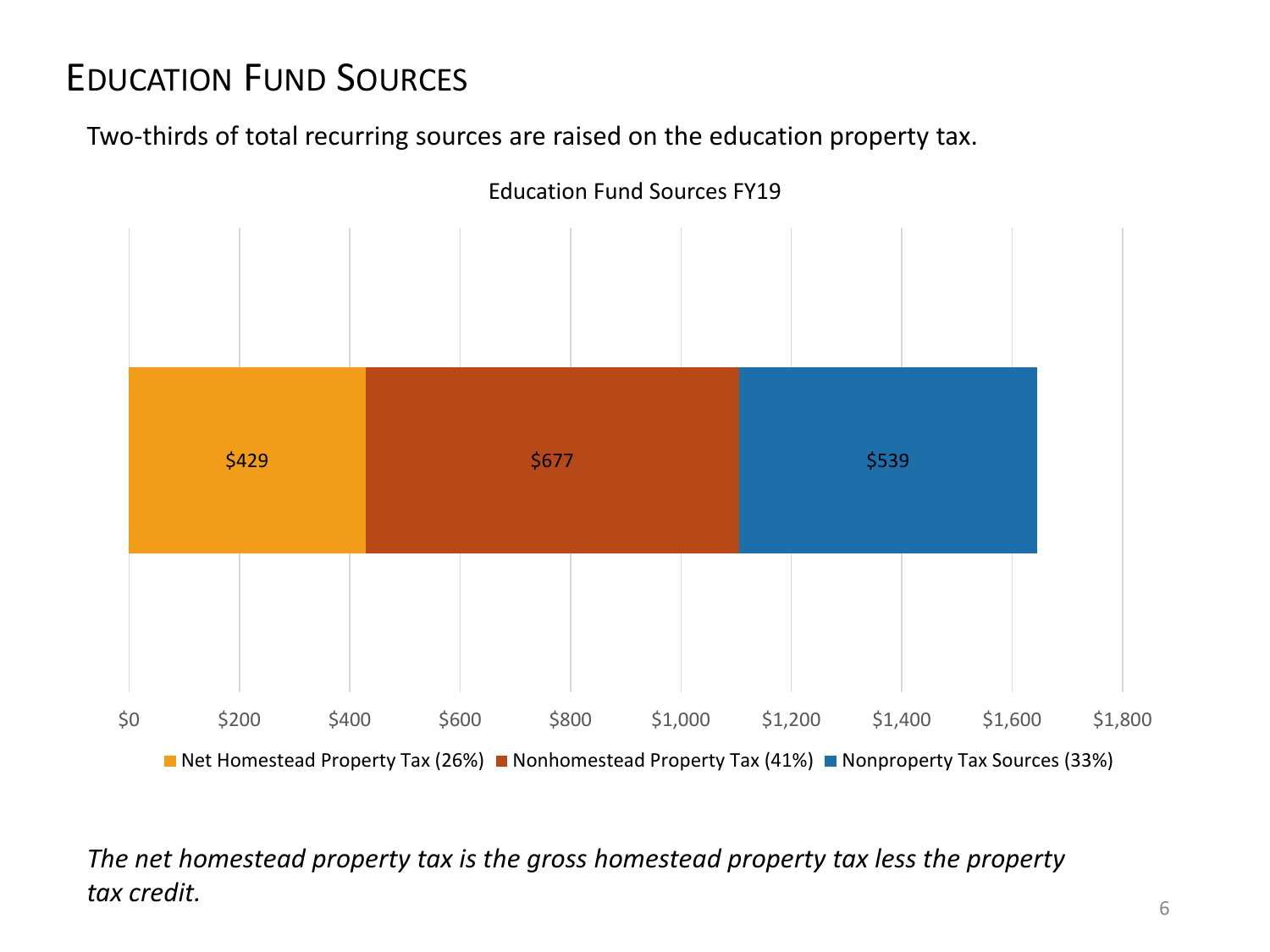# NON-PROPERTY TAX SOURCES

One-third of total recurring sources are non-property tax sources.



FY19 Education Fund Nonproperty Tax Revenues (\$M)

*Beginning in FY2019, the statutory general fund transfer to the education fund was replaced with dedicated revenue from the 100% sales & use tax and a 25% of the meals & rooms tax.*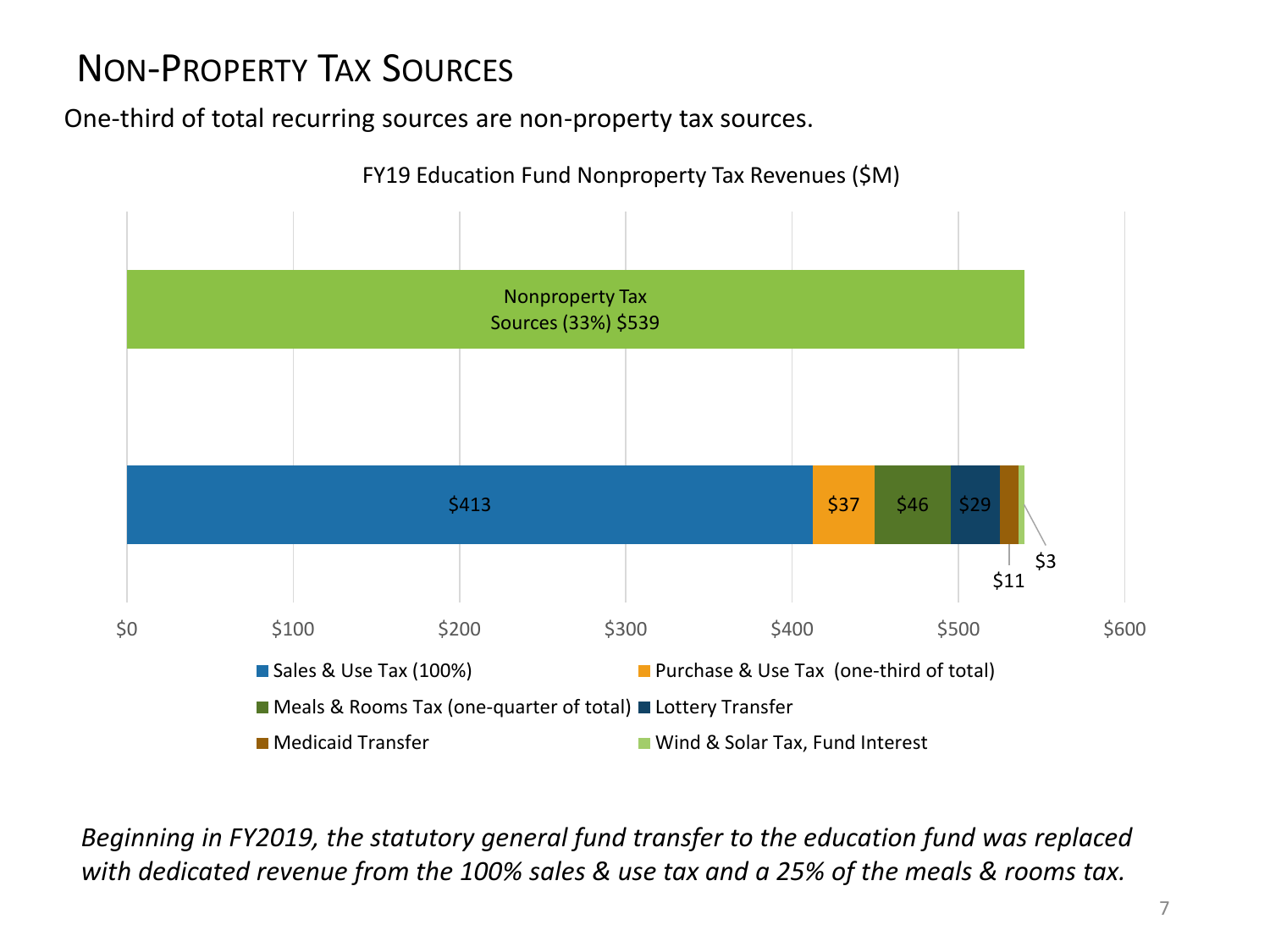# EDUCATION FUND USES

Nearly all uses are direct payments to school districts in the form of state categorical aid or the education payment.



*State categorical aid includes special education aid, technical education aid, transportation aid, state-placed students, small school support, and flexible pathways.*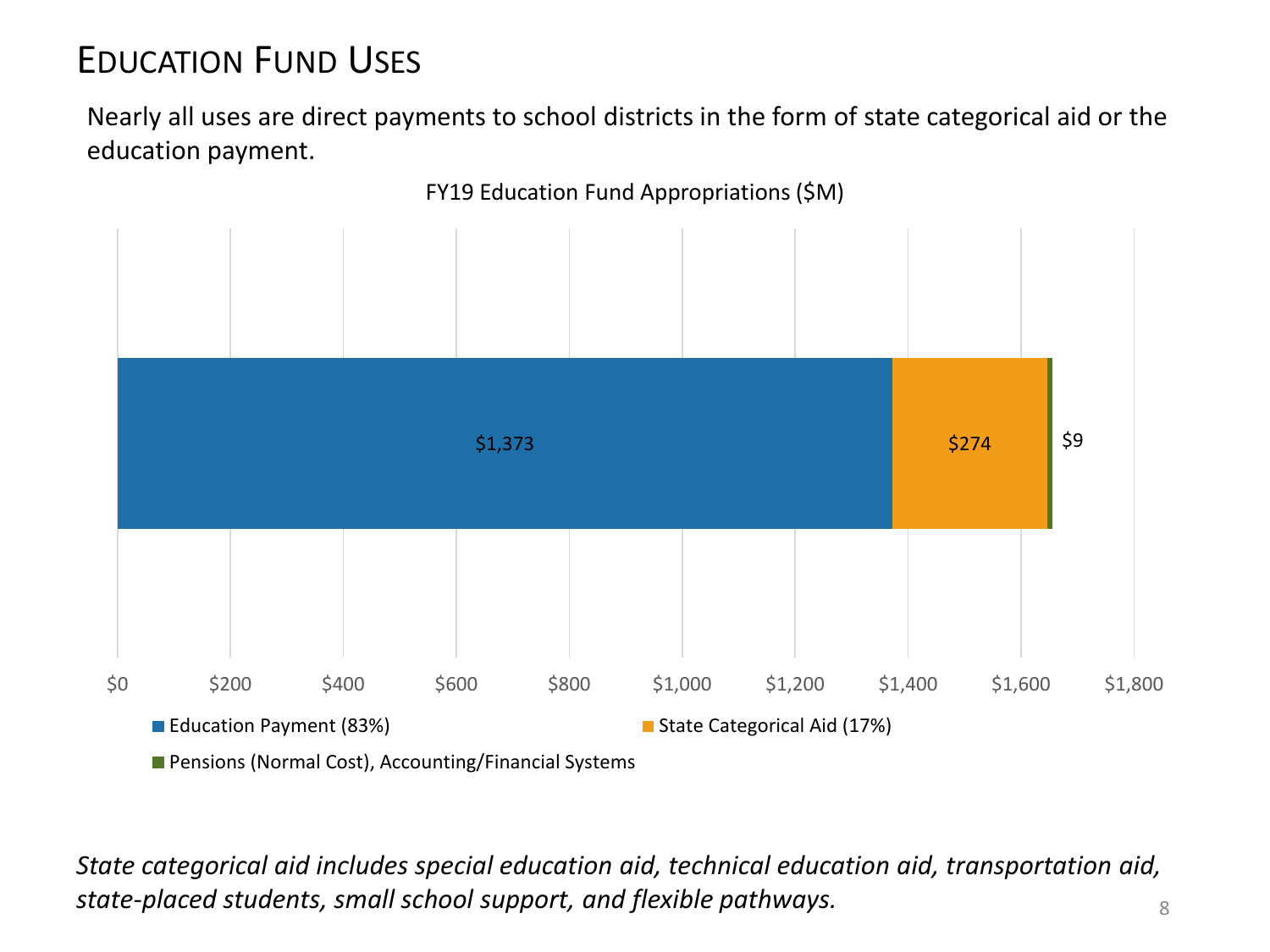#### THREE TAX BASES SUBJECT TO THE STATEWIDE EDUCATION TAX:

Nonhomestead Property

- All taxable real property that does not qualify as a "homestead" for example, commercial & industrial property, rental housing, second homes, etc.
- The nonhomestead property tax rate is uniform across towns.

#### Homestead

- A resident's home and all contiguous land.
- The homestead property tax rate in each town varies directly in proportion to per-pupil education spending.
- A housesite is a subset of the homestead the housesite includes no more than two acres of contiguous acres. The property tax credit is linked to the housesite.

#### Household Income

- Broadly defined to include all income, taxable and nontaxable, of everyone who resided in the household at any time during the tax year, including children and unrelated individuals.
- The tax rate on household income in each town varies directly in proportion to per-pupil education spending.

Yields/base tax rates are initially recommended so that all three types of property tax payers experience the same average increase in liability.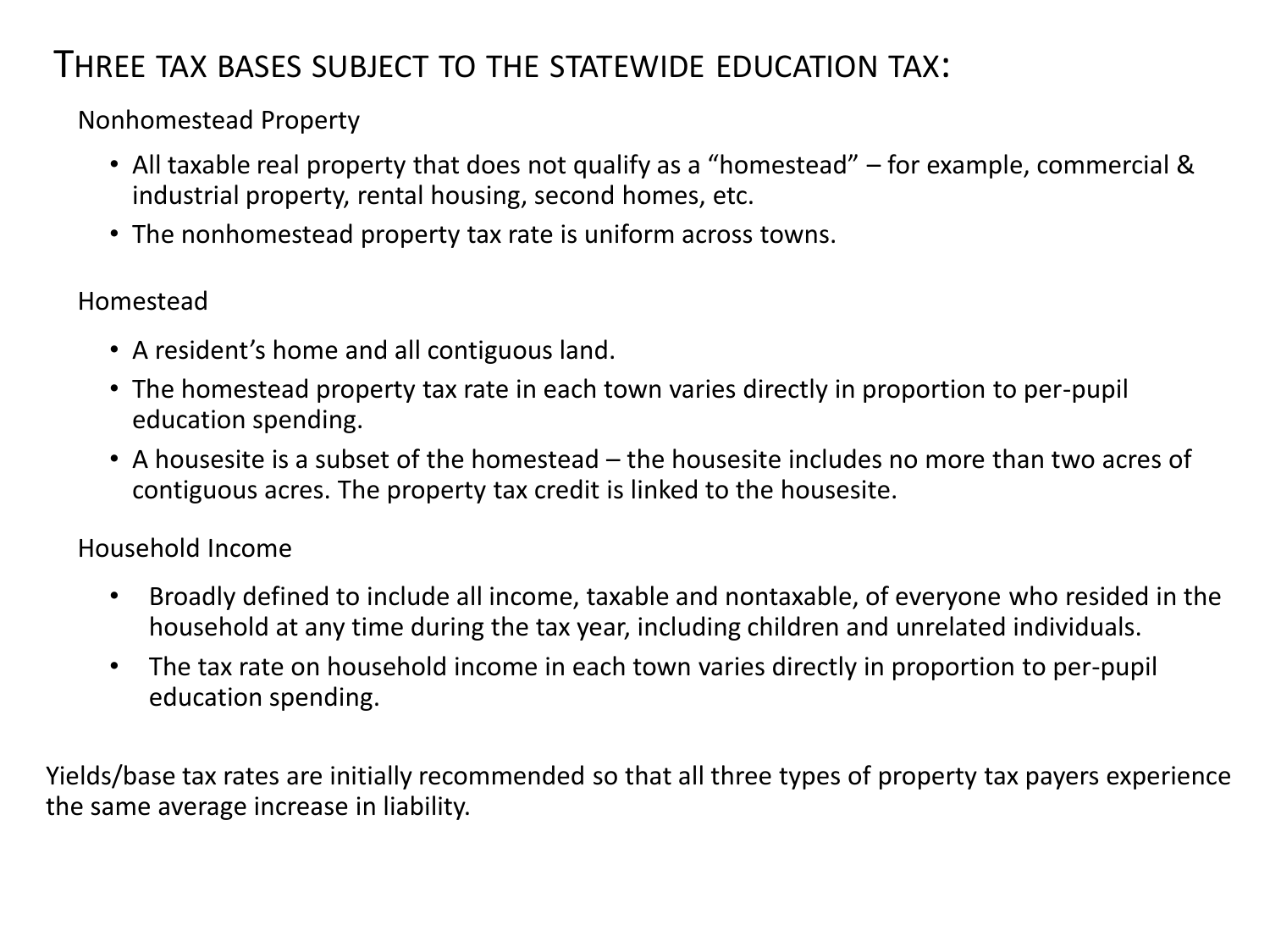#### HOW ARE HOMESTEAD TAX RATES ADJUSTED TO ACCOUNT FOR PER-PUPIL SPENDING?

- By statute, the base homestead tax rates are \$1.00 for homestead property and 2% for household income.
- After voters approve their school budget, the base tax rates are adjusted by per-pupil education spending:

\$1.00 x (per-pupil spending / property yield) = homestead property tax rate

2% x (per-pupil spending / income yield) = tax rate on household income

• *Property and income yield, education spending* and *equalized pupil* are terms of art in Vermont education finance defined in the three following slides.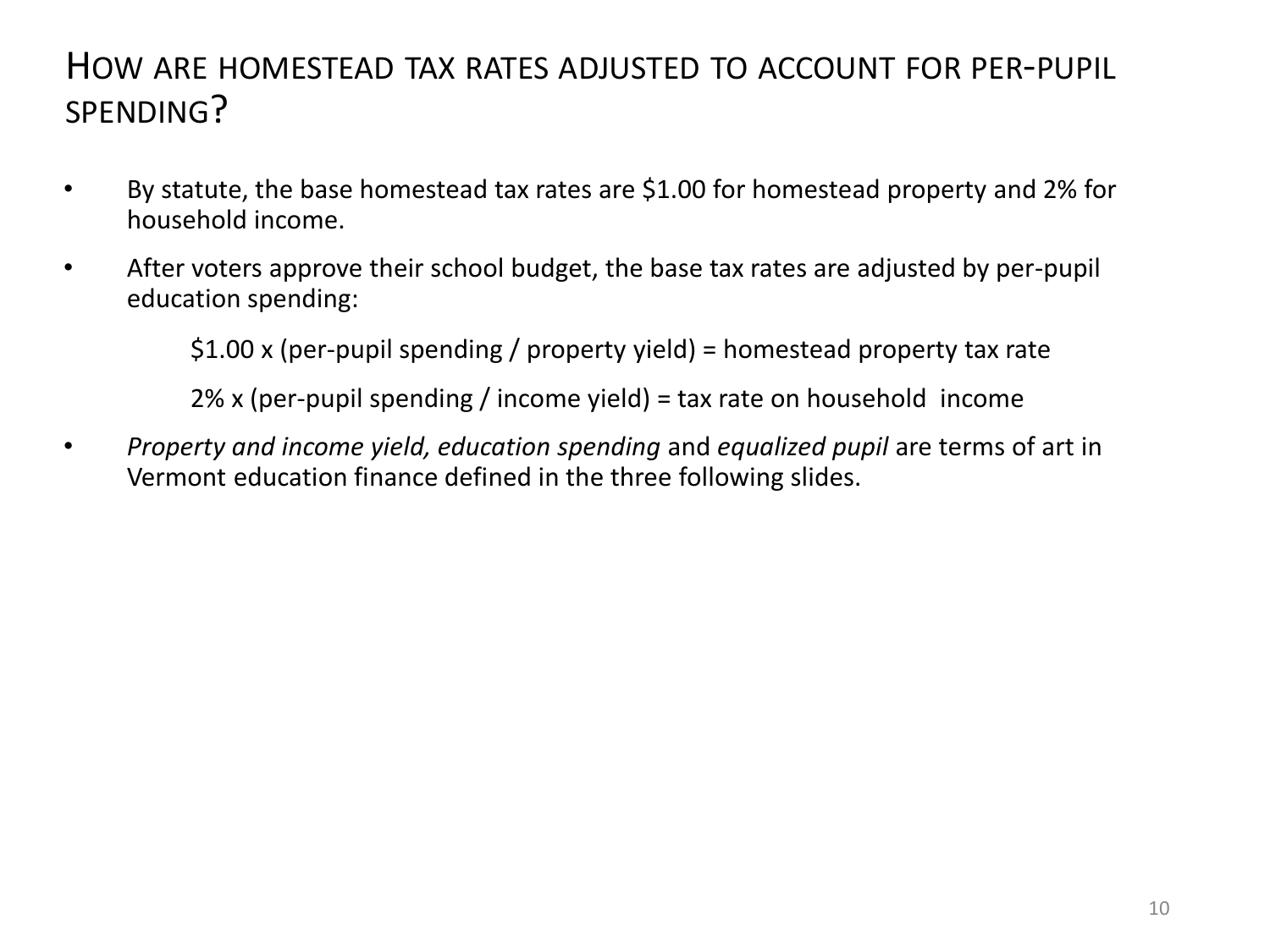#### WHAT IS EDUCATION SPENDING?

- Voters approve **budgeted spending**.
- **Education spending** is budgeted spending minus the following offsets:
	- o Federal aid
	- o State categorical aid
	- o Other expected revenues/offsets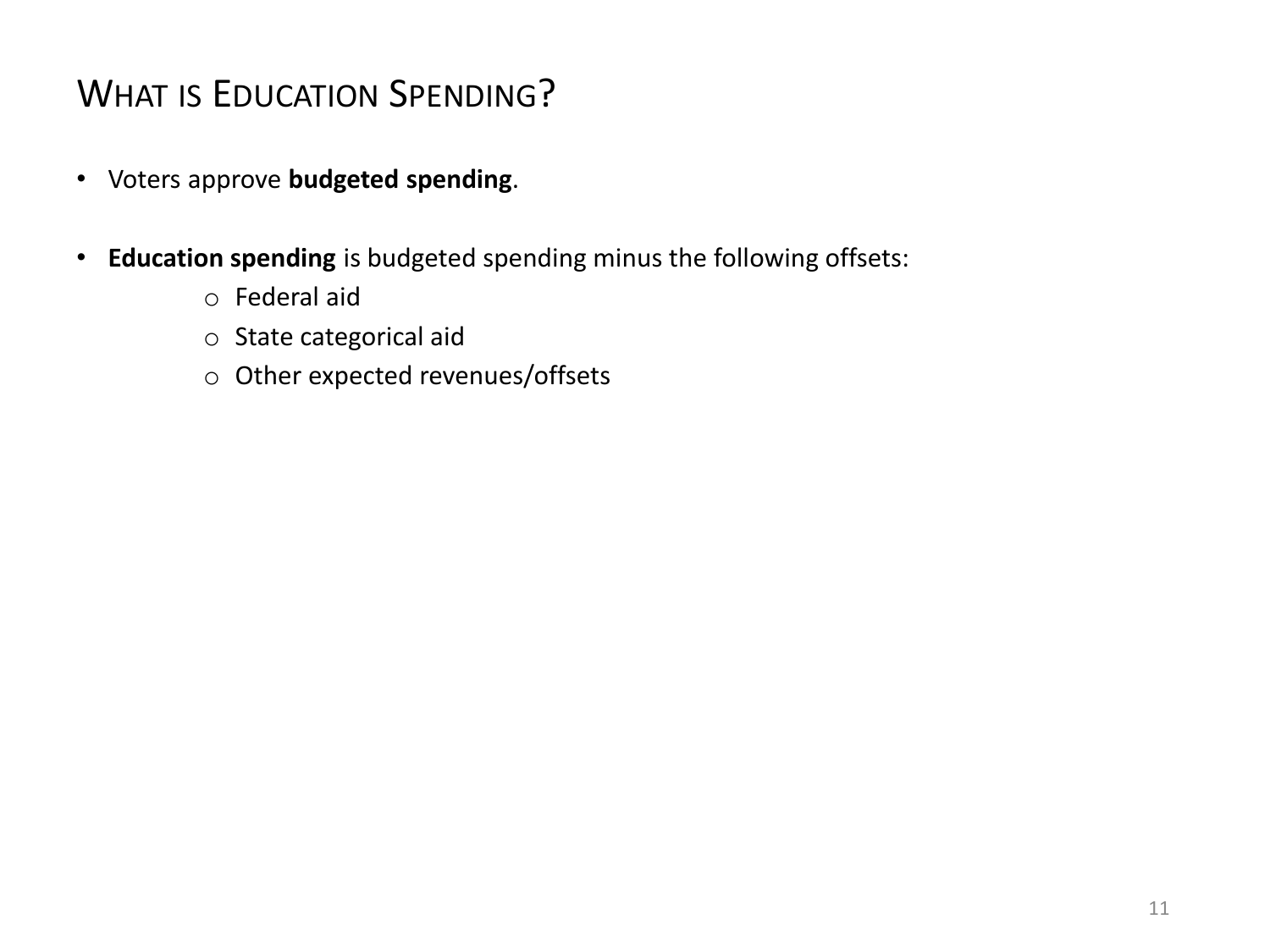# WHAT IS AN EQUALIZED PUPIL?

- The objective of calculating equalized pupils is to create an "average" student in terms of assumed costs for a given district
- Specific categories of students are presumed to have different costs than other categories
- Cost categories that are differentiated are: grade of study (pre-k, secondary students), economically disadvantaged students and English language learners
- Equalized pupils are based on a two years of Average Daily Membership data (ADM) this is the number of full- time equivalent resident students whose education is paid by the district from the 11-30<sup>th</sup> day of the school year (October) plus the number of state placed students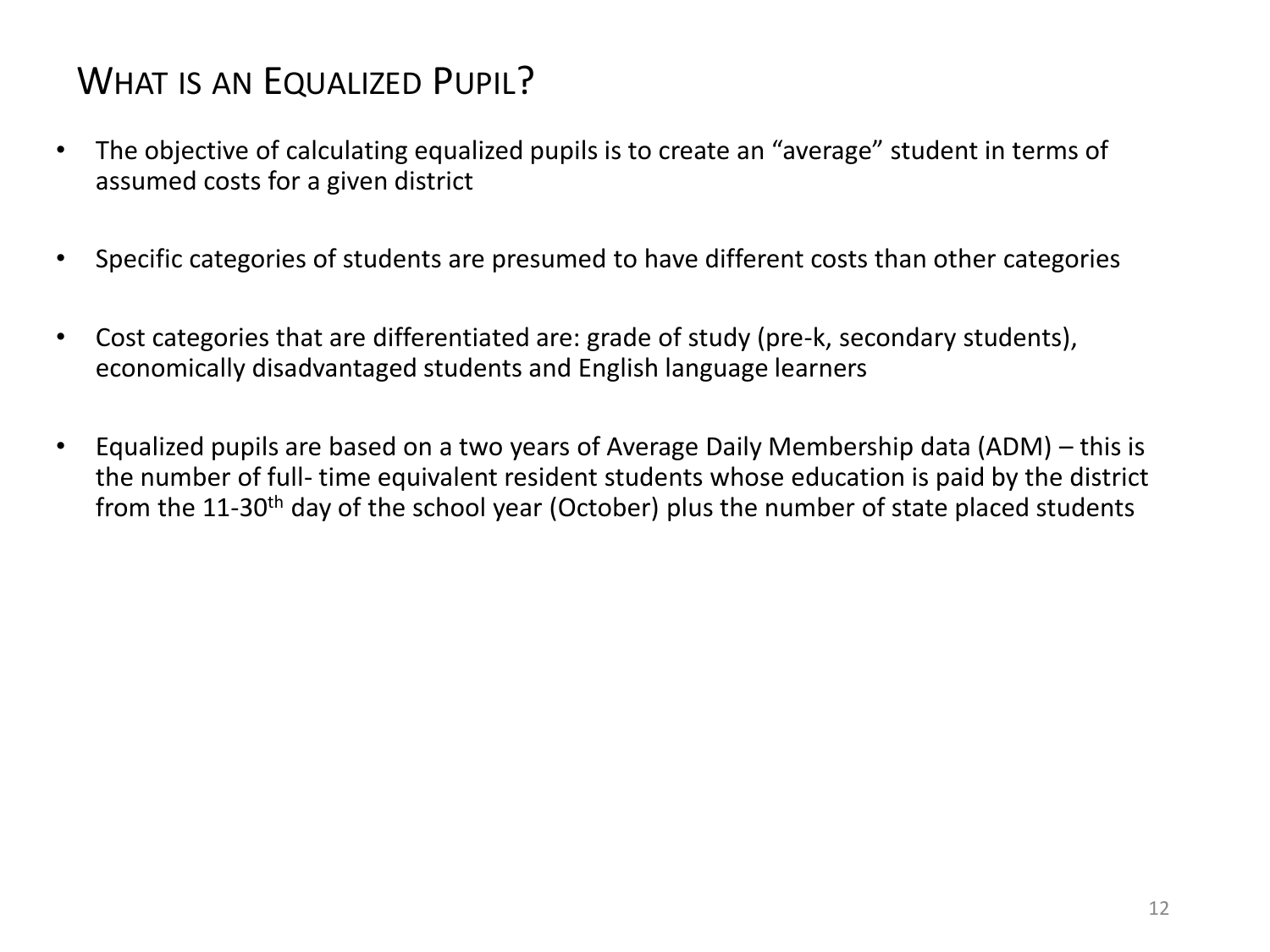#### EXAMPLE – ANNUAL SCHOOL DISTRICT MEETING

Article X - Shall the voters of the school district adopt a **budget** of \$25,324,090 which is the amount the school board has determined to be necessary for the ensuing fiscal year? It is estimated that this proposed budget, if approved, will result in education spending of \$16,924.25 per equalized pupil. This projected spending per equalized pupil is 2.45% higher than spending for the current year.

Budget = \$25,324,090 Categorical Grants and Federal Offsets = \$4,083,649 Education Spending =  $$21,240,441$ Equalized pupils = 1,255.03 Education Spending per equalized pupil = \$16,924.25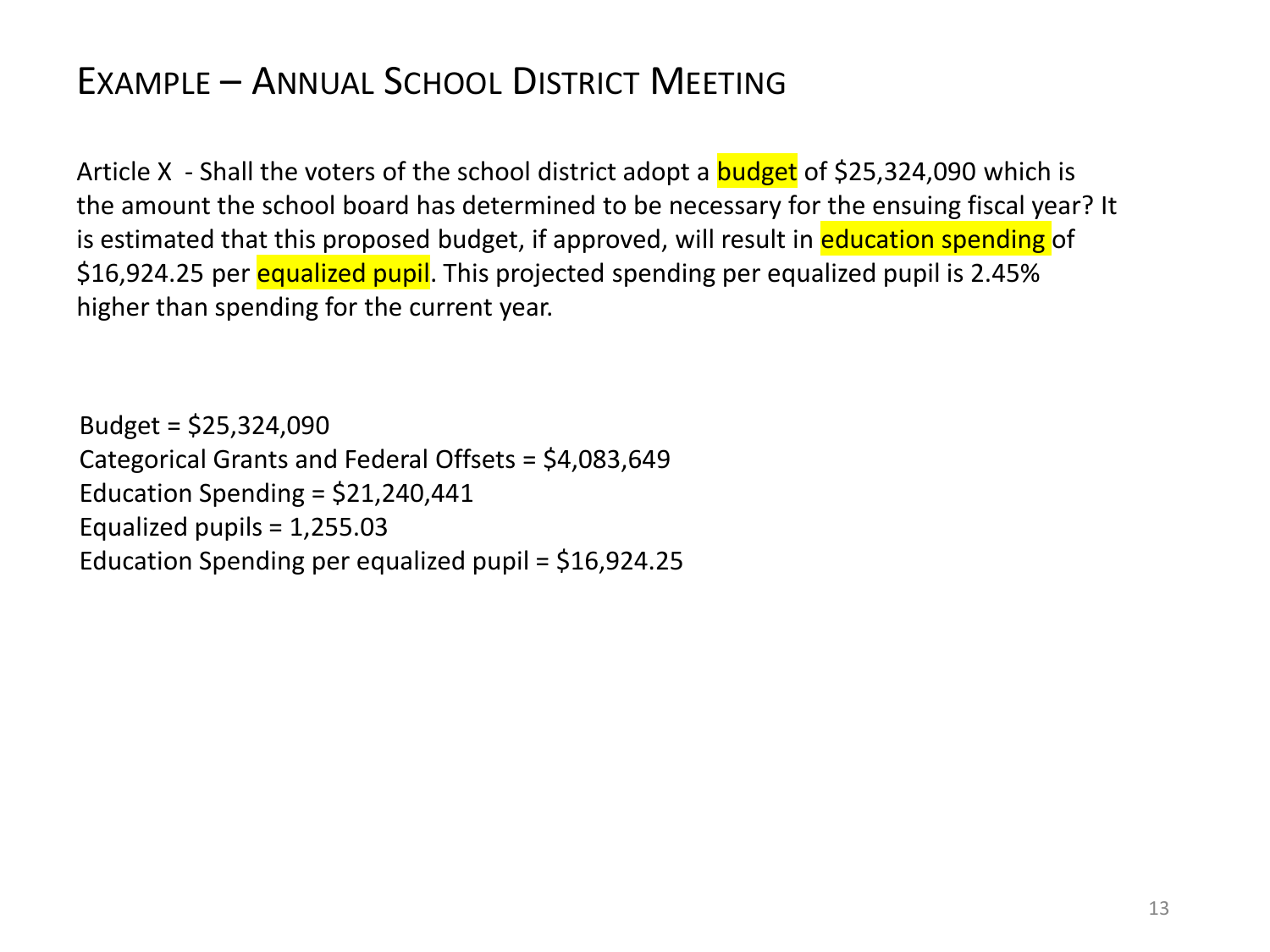# WHAT IS THE "YIFLD"?

- The yield can be thought of as the per-pupil amount of spending that can be supported with a uniform homestead tax rate of \$1.00 on homestead value or 2% of household income.
- In FY2019, the property yield was \$10,220 per pupil. The income yield was \$12,380 per pupil.
- The homestead property and income tax rate in any district spending more than the yield is increased proportionally.
- Whether a resident homeowner pays the education tax on homestead value or income, the tax rate increases in proportion to per-pupil spending.
- Back to our example, for the district spending \$16,924.25 per pupil:

 $\circ$  The homestead property tax rate is:

Per-pupil spending / yield x \$1.00 = ( \$16,924.25 / \$10,220 ) X \$1.00 = \$1.656

 $\circ$  The income tax rate is:

Per-pupil spending / yield x 2% = (\$16,924.25 / \$12,380 ) x 2% = 2.73%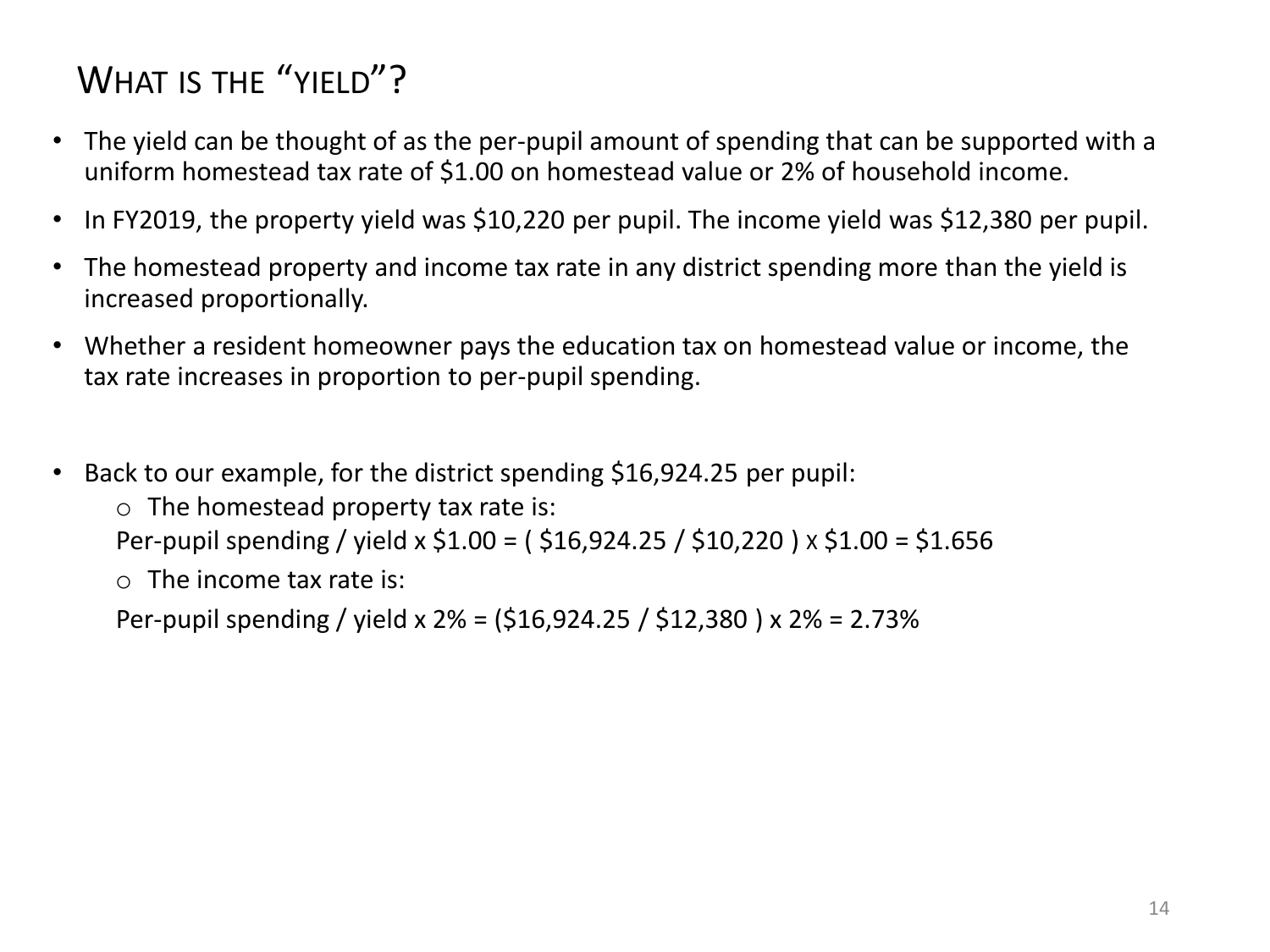### WHAT IS THE COMMON LEVEL OF APPRAISAL (CLA)?

- Since the education property tax is administered locally, it is necessary to adjust property values to account for differences in appraisal levels across towns.
- The CLA is a measure of how close each town's local appraisals are to the actual fair market value (FMV) in that town.
- The CLA is determined annually through the *Equalization Study* prepared by Property Valuation & Review.

Example:

- Town Y which sends all their students to district X has CLA of 89%
	- The grand list in Town Y is valued lower than the current fair market value (100%)
	- *The town may be considering reappraising*
- The tax rate experienced by tax payers in town Y is the calculated district rate adjusted by the  $CLA$  \$1.656/89% = \$1.861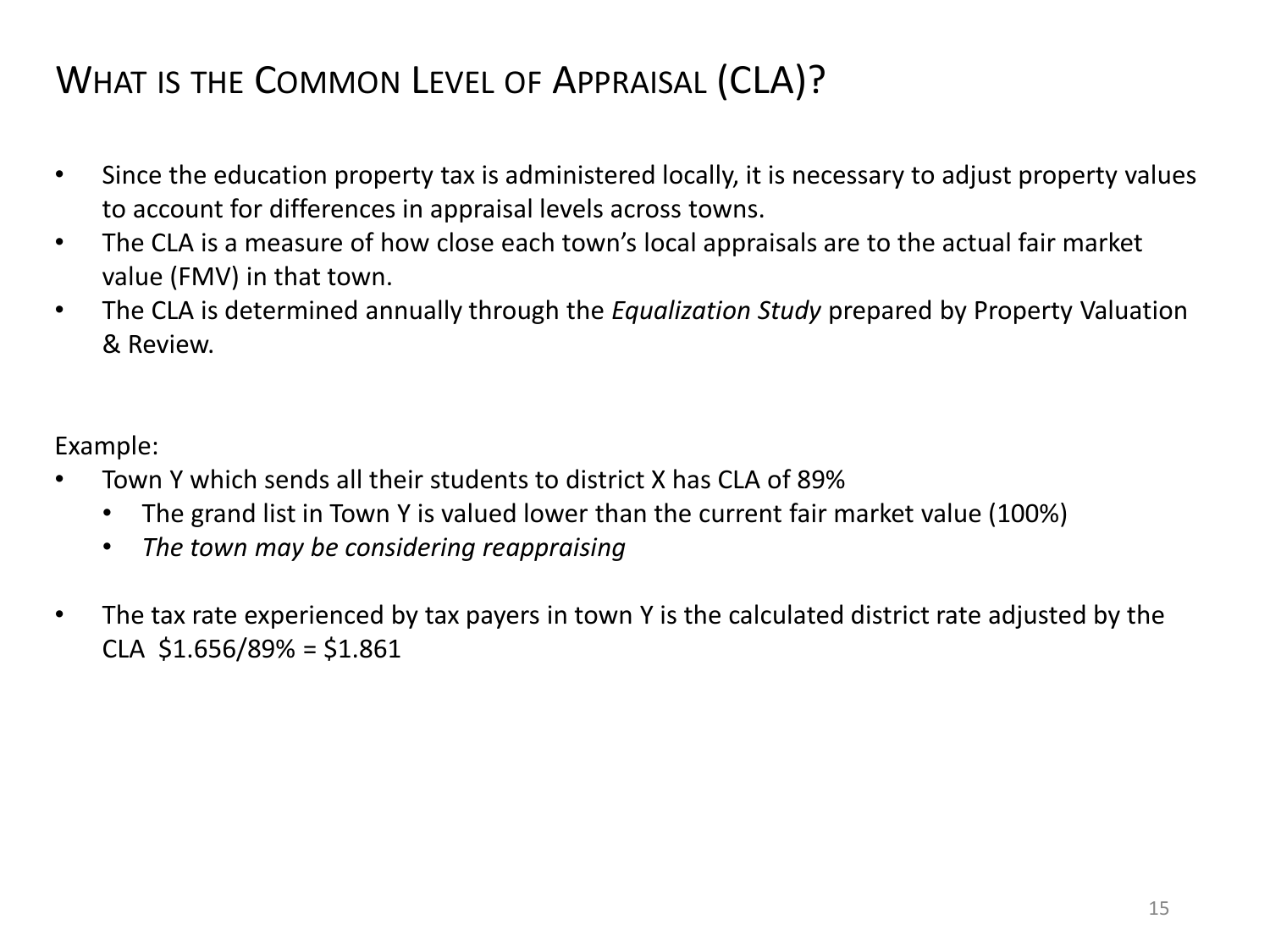#### PROPERTY TAX CREDIT

- Property owning residents of Vermont are eligible for assistance/to pay property taxes based on their household income
- The property tax credit is limited to the housesite (home and two acres). The full homestead property tax rate is owed on additional contiguous acreage.
- The credit is calculated by comparing the housesite education property tax paid and the maximum amount the resident was eligible to based on a percentage of their household income in the calendar year.
- Property tax credits are applied to property tax bills in the following tax year.
- The income rate is adjusted each year based on local education spending in the same manor as the homestead education property tax (recall the income yield).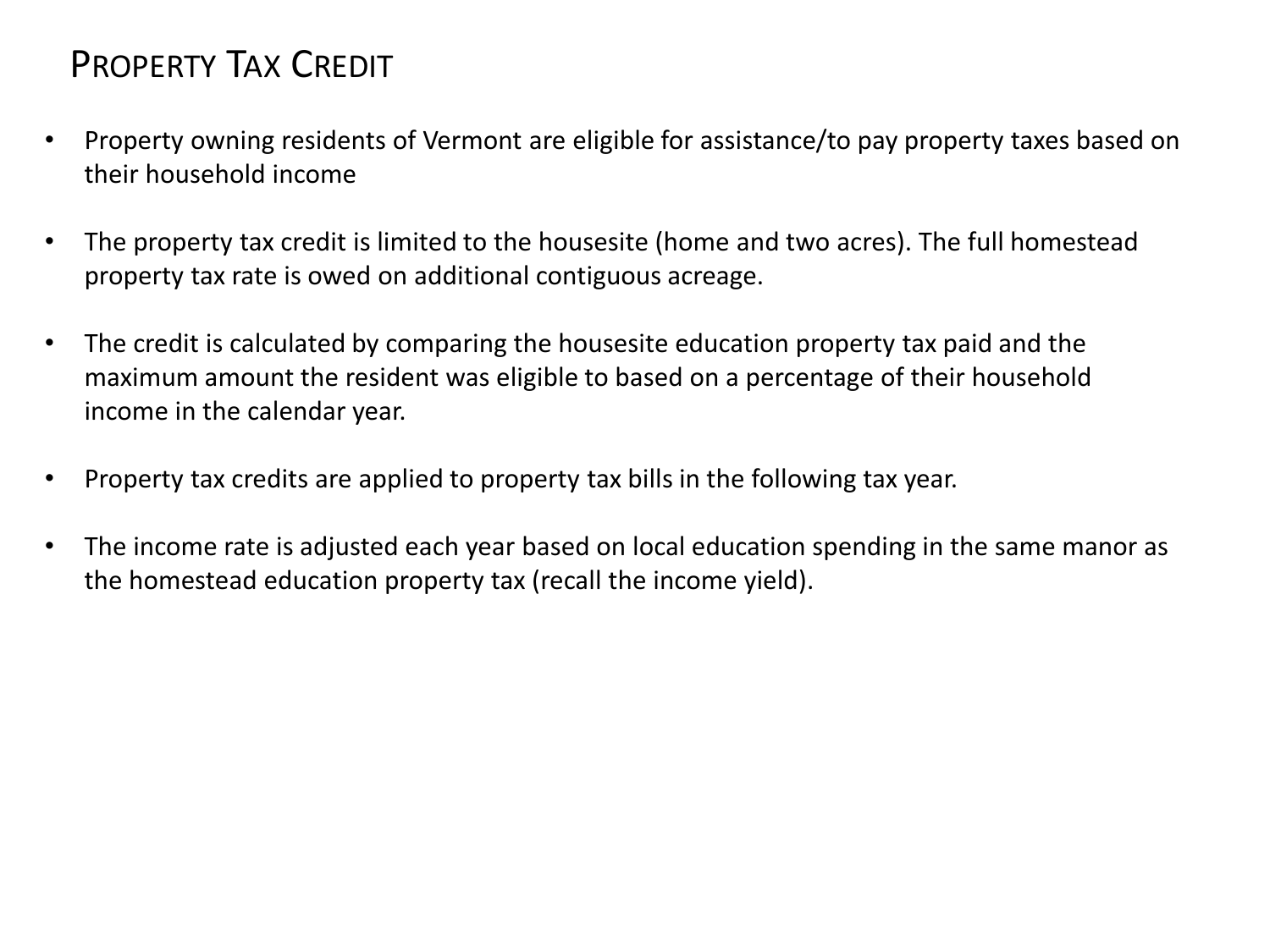# PROPERTY TAX CREDIT

About two-thirds of resident homeowners are eligible for an income-based adjustment to their housesite property tax.



FY19 Homestead Education Tax (\$M)

*The property tax credit applies only to the "housesite", a residence and up to two acres of contiguous land*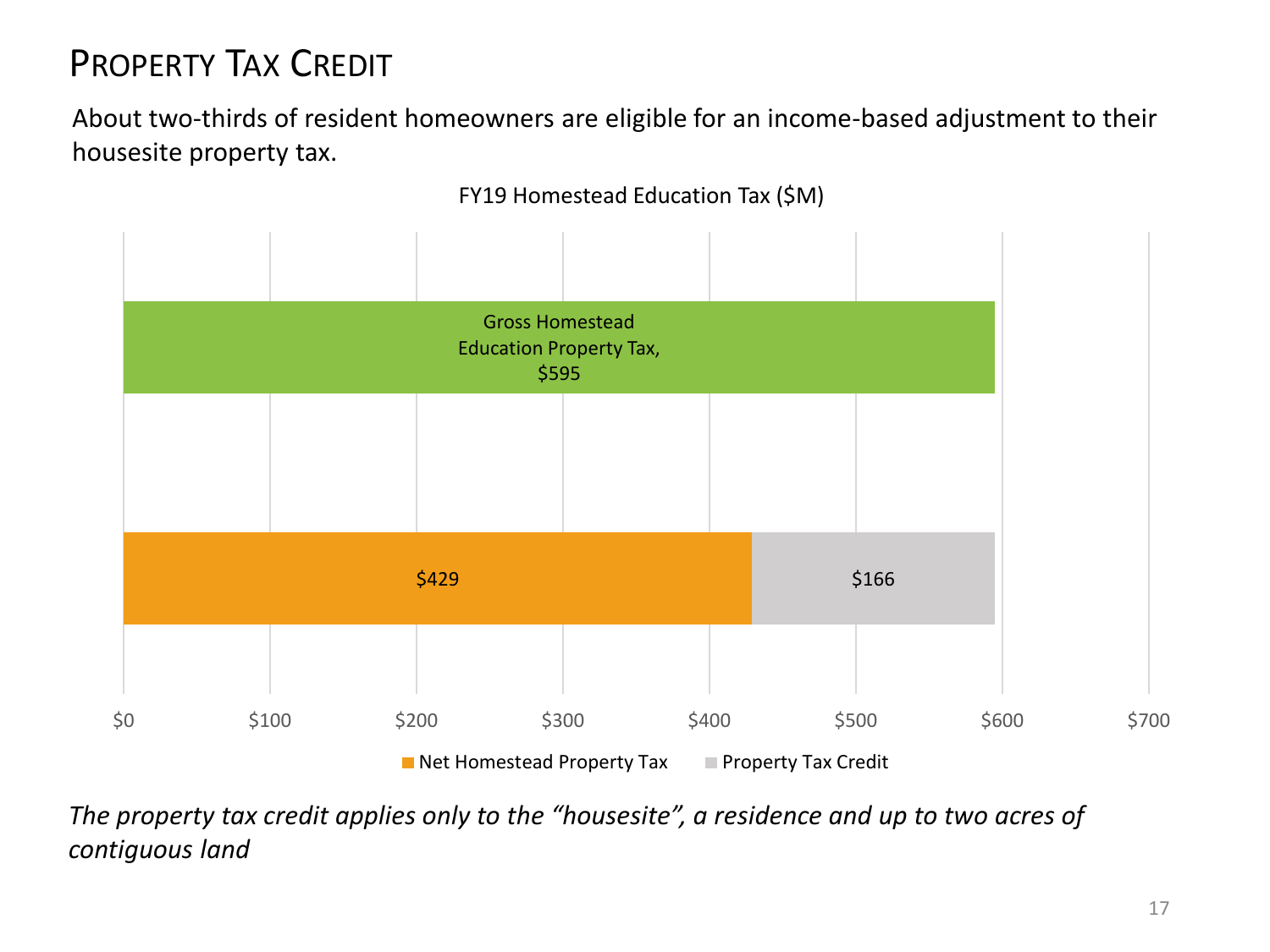#### HOMEOWNER REBATE

Resident homeowners with household income under \$47,000 are entitled to additional tax relief if their education and municipal town property taxes exceed a fixed percentage of income.

| Household Income    | <b>Maximum Education Liability</b> | <b>Maximum Municipal Liability</b> |
|---------------------|------------------------------------|------------------------------------|
| $0-510,000$         | 0.5%                               | 1.5%                               |
| \$10,000 - \$25,000 | 1.5%                               | 3.0%                               |
| \$25,000-\$47,000   | 2.0%                               | 3.0%                               |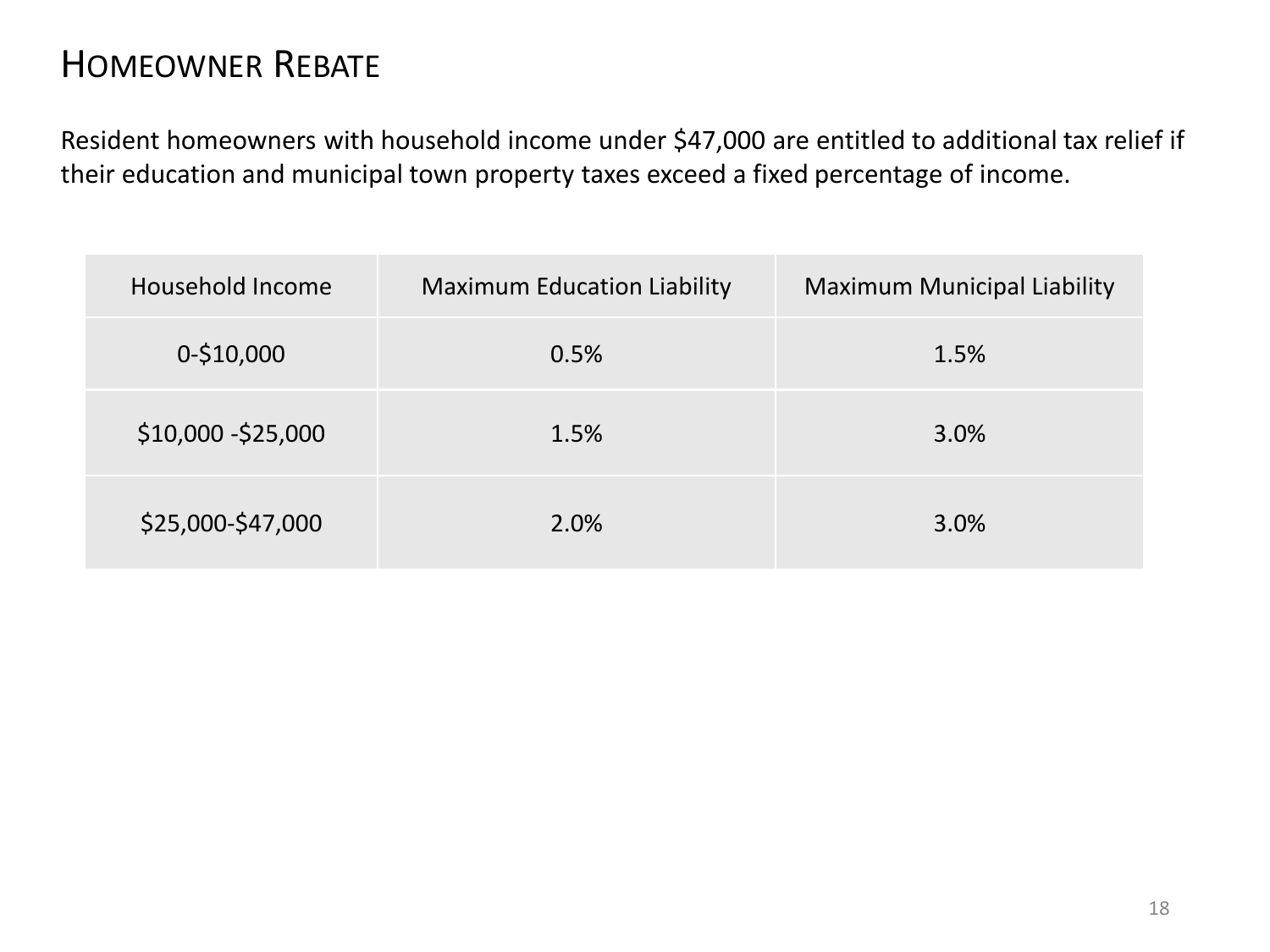#### SUMMARY – TAKE A DEEP BREATH!

- 1. Vermont has a unique education finance system a statewide funding formula coupled with local administration.
- 2. School boards set budgets and submit them to voters for their approval, maintaining local control over education spending.
- 3. The Legislature sets the yields and base education property tax rates annually at the level necessary to fund voter-approved school budgets.
- 4. Our education system may be viewed as an either an income tax system or as a property tax system with adjustments for income.
- 5. Whether assessed on property value or income, homestead tax rates vary with local per-pupil spending.
- 6. The nonhomestead tax rate is uniform statewide, not directly related to local per-pupil spending.